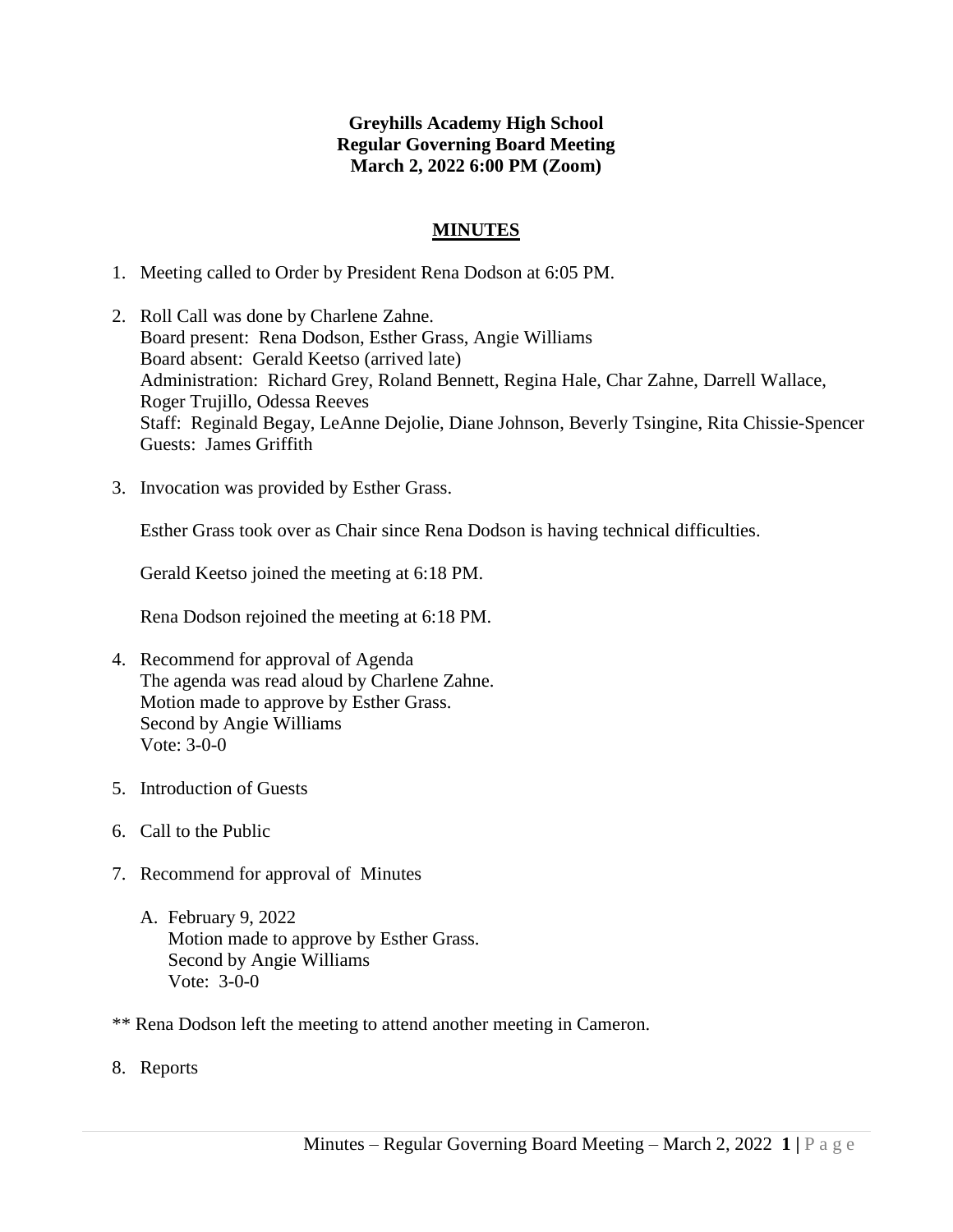### A. Departments

All reports were included in the Board Packet.

## B. CEO/Principal

Richard Grey gave a report to the Board on his accomplishments, plans, and announcements. He also shared considerations for next school year, webinars, trainings, and meetings. He announced that 40 students will be graduating this year and a graduation will take place in the gym at the allowed capacity by Navajo Nation guidelines.

Motion made by Angie Williams to accept reports. Second by Gerald Keetso Vote: 3-0-0

Esther Grass asked what other considerations were made for graduation other than holding it in the Gym.

Darrell Wallace announced that there will be a meeting with the BIA soon regarding the HVAC system and the elevator. He also stated that the \$1.9 million funding announced 1-2 years ago did not happen and it went to the Navajo Nation.

- 9. New Business Action Items
	- A. Recommend for approval of Payroll Expenditures Ending February 2022 This request was made by Ladawn Claw for Pay Periods #16 and #17 for Payroll Vouchers #5730 to #5735 in the amount of \$295,125.33. Motion made to approve by Angie Williams. Second by Gerald Keetso Vote: 3-0-0
	- B. Recommend for approval of Accounts Payable Expenditures Ending February 2022 This request was made by Ladawn Claw for AP Vouchers #4673 to #4680 in the amount of \$193,130.11. Motion made to approve by Angie Williams. Second by Gerald Keetso Vote: 3-0-0
	- C. Recommend for approval of Financial Status Ending February 2022 This request was made by Ladawn Claw. Motion made to approve by Angie Williams. Second by Gerald Keetso Vote: 3-0-0
	- D. Recommend for approval of **first reading** for School Calendar SY 2022-23 This request was made by Richard Grey. He pointed some of the significant dates as shown on the school calendar. Motion made to approve by Angie Williams.